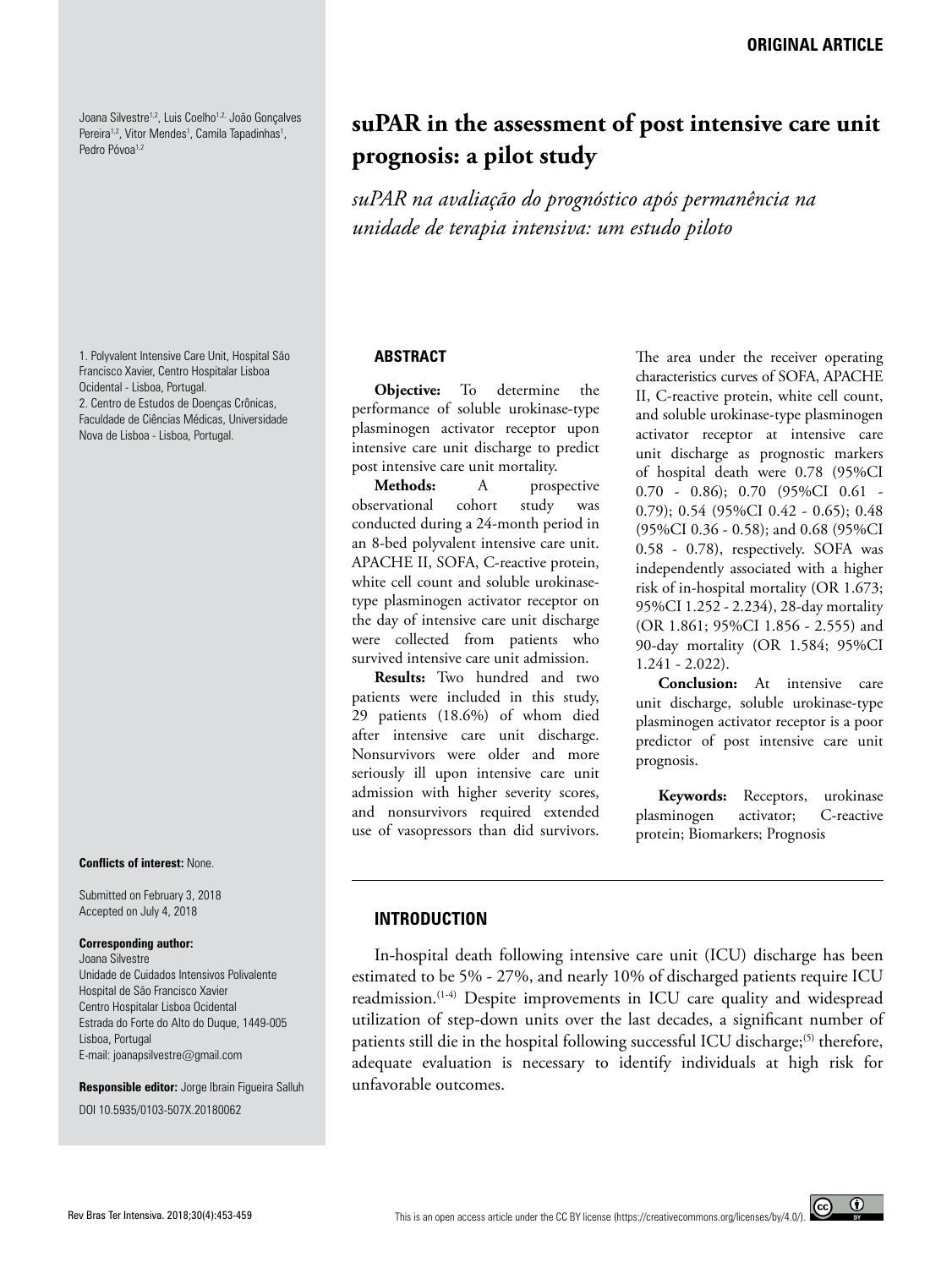Several severity scores have been developed, such as the Acute Physiology and Chronic Health Evaluation II (APACHE II) score,<sup>(6)</sup> the mortality probability model,<sup>(7)</sup> the Simplified Acute Physiology Score II (SAPS II),<sup>(8)</sup> and more recently, the SAPS 3.<sup>(9)</sup> Almost all severity scores use a group of demographic, clinical and physiological variables from the first day of the ICU stay to obtain an individual patient score and a prediction of in-hospital mortality. Typically, the abovementioned severity scores are used to monitor the performance of a single ICU, to adjust mortality of different ICUs to its case-mix and for helping to guide resource allocation.<sup>(10)</sup> The currently available models are not useful and were neither designed nor validated for individual patient management.<sup>(11,12)</sup> These scores were also not designed to evaluate post ICU discharge prognosis.(2,7,13-16)

Some investigators advocate that the pro- or antiinflammatory status of the patient could be used as a potential risk factor upon ICU discharge.<sup>(17,18)</sup> Biomarkers, such as C-reactive protein (CRP), procalcitonin (PCT) and lactate, have been studied with respect to hospital and ICU outcomes with conflicting results.<sup>(19-21)</sup>

Systemic levels of soluble urokinase-type plasminogen activator receptor (suPAR), a protein derived from cleavage and release from neutrophils, lymphocytes, endothelial and malignant cells, has recently been recognized as a potential prognostic biomarker of infectious disease.<sup>(22)</sup> Various studies have been conducted on suPAR, the majority of which have focused on the ability of suPAR to predict sepsis and mortality in patients with bacteremia, systemic inflammatory response syndrome, sepsis, and septic shock.(23-26) Systemic levels of suPAR have been found to be significantly higher in critically ill patients who exhibit poor outcomes.(27) The role of suPAR as a prognostic marker of hospital mortality after ICU discharge has yet to be evaluated. Systemic levels of suPAR remain elevated long after clinical recovery, declining only after several weeks.<sup>(28)</sup> Therefore, suPAR appears to be a promising prognostic marker in critically ill patients.

The aim of our study was to determine the predictive value of suPAR in the assessment of outcome (hospital mortality) of patients discharged alive from the ICU.

## **METHODS**

We conducted a prospective, single center, observational study over 24 months (June 2011 - June 2013) at the ICU of *Hospital de São Francisco Xavier*, an 8-bed multidisciplinary ICU.

The local Ethics Committee approved the study design, and informed consent was obtained from all patients or legal representative before study inclusion.

All patients discharged alive from the ICU were included, except for those with age < 18 years, those transferred to another ICU, and those with a do not resuscitate order.

Patients were followed until hospital death or hospital discharge.

Patient survival at 28 and 90 days after ICU discharge was also analyzed.

Data collected included admission diagnosis and past medical history. Vital signs were evaluated hourly, and daily extremes were recorded. APACHE II was calculated 24 hours after ICU admission.

C-reactive protein levels and white cell count (WCC) were measured at admission and daily until discharge. suPAR levels and SOFA scores were collected upon ICU discharge.

Measurement of CRP was performed using an immunoturbidimetric method (Tina-quant CRP; Roche Diagnostics, Mannheim, Germany).

suPAR was measured using a venous blood sample collected into an EDTA tube, centrifuged and frozen at -80°C. Measurements were performed in duplicate using an enzyme-linked immunosorbent assay (suPARnostic®, ViroGates, Lyngby, Denmark) following the manufacturer's instructions. The lower limit of detection was 1.1ng/mL.

Subgroup analysis was performed in patients with sepsis diagnoses. Sepsis was defined according to 2001 international consensus definitions.(29)

## **Statistical analysis**

Data are presented as the mean ± standard deviation (SD). Categorical variables are presented as rates or percentages. Comparisons of parametric variables between groups were performed with an unpaired Student's *t*-test, and nonparametric variables were compared between groups using a Mann-Whitney test.

To compare the predictive value of the biomarkers and severity scores, receiver-operating characteristic (ROC) curves were built and the area under the curve (AUC) was determined. DeLong was applied to determinate the statistical significance of the differences between the AUC values.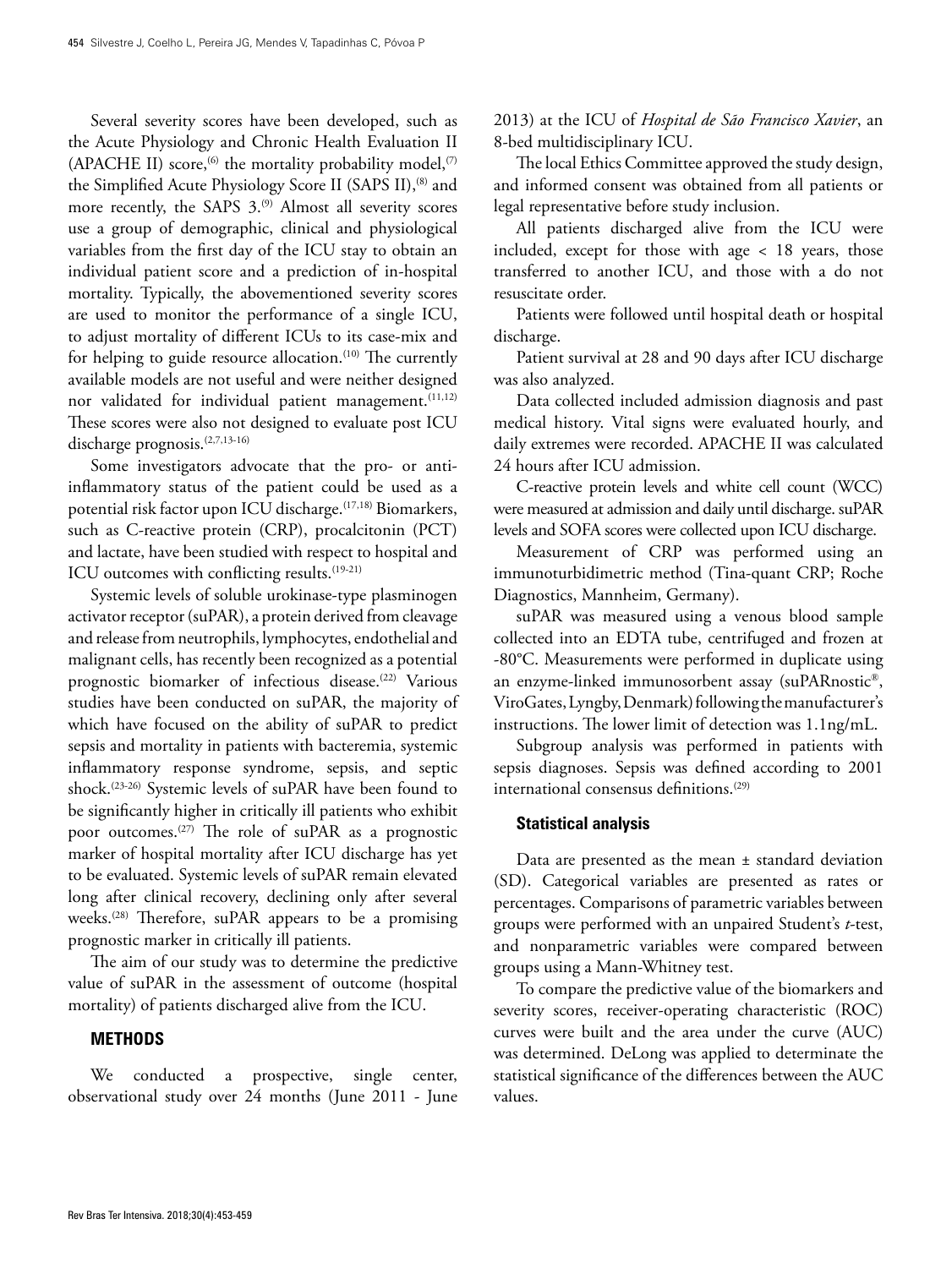The primary outcome variable was post ICU mortality.

To study the effect of biomarkers and SOFA on mortality, we used logistic regression. The unadjusted odds ratio (OR) and the corresponding 95% confidence interval (95%CI) were computed for each variable.

The level of statistical significance was set at 0.05 and all tests were two-tailed. We used the Statistical Package for Social Science (SPSS) statistical software package, version 19.0 (SPSS, Inc., Chicago, IL, USA) for all statistical analyses.

# **RESULTS**

A total of 202 patients (112 women and 90 men) were included, with a mean age of  $65.3 \pm 16.3$  years and a mean APACHE II score of 22.0 ± 9.0. Post ICU hospital mortality rate was 14.6%, and hospital readmission rate was 38,4%.

Nonsurvivors were older and more seriously ill, with higher severity scores, and requiring more vasopressors than survivors. We did not find significant differences in admission diagnoses between groups. Clinical and demographic characteristics are presented in table 1.

At ICU discharge, nonsurvivors were sicker, had higher SOFA scores (p < 0.001) and presented with higher suPAR levels ( $p = 0.003$ ) than survivors. The other biomarkers (C-reactive protein and WCC levels) were similar between the two groups (Table 2).

Among the studied prognostic variables, the best predictors of post ICU mortality were APACHE II (AUC 0.70) and SOFA (AUC 0.78). The ROC curve for suPAR yielded an AUC of 0.68 ( $p = 0.002$ ), which was higher than the AUCs for CRP (AUC 0.54) and WCC (AUC 0.48).

The combination of suPAR with APACHE and SOFA increased predictive ability (Table 3). Despite the improvement in mortality prediction, predictive ability did not reach a combined sensitivity or specificity above 80%.

Multivariate logistic regression analysis was performed with post ICU in-hospital mortality as the dependent variable. We included the following five variables in this model: APACHE II, SOFA, CRP, suPAR, and WCC (Table 4). SOFA was independently associated with a higher risk of in-hospital mortality (OR 1.673; 95%CI 1.252 - 2.234), 28-day mortality (OR 1.861; 95%CI

|                                  | All<br>$(N = 202)$ | <b>Survivors</b><br>$(N = 173)$ | <b>Nonsurvivors</b><br>$(N = 29)$ | p values             |
|----------------------------------|--------------------|---------------------------------|-----------------------------------|----------------------|
| Age (years)                      | $65.6 \pm 16.3$    | $64.3 \pm 16.6$                 | $73.7 \pm 12.2$                   | 0.004                |
| Sex (M/F)                        | 90/112             | 77/96                           | 13/16                             | <b>NS</b>            |
| APACHE II                        | $22.0 \pm 9.0$     | $21.2 \pm 8.7$                  | $26.9 \pm 9.0$                    | 0.002                |
| Admission diagnosis              |                    |                                 |                                   | $\mathsf{NS}\xspace$ |
| Respiratory                      | 81                 | 67                              | 14                                |                      |
| Cardiovascular                   | 33                 | 25                              | 8                                 |                      |
| Renal                            | 16                 | 13                              | 6                                 |                      |
| Neurological                     | 15                 | 14                              |                                   |                      |
| Gastroenterological              | 10                 | 9                               |                                   |                      |
| Surgical                         | 9                  | 8                               |                                   |                      |
| Trauma                           | 6                  | 6                               | 0                                 |                      |
| Metabolic                        | 5                  | 0                               | 0                                 |                      |
| Others                           | 27                 | 26                              |                                   |                      |
| ICU length of stay (days)        | $8.8 \pm 22.4$     | $8.7 \pm 24.4$                  | $9.7 \pm 8.8$                     | <b>NS</b>            |
| Hospital length of stay (days)   | $32.1 \pm 35.3$    | $29.8 \pm 35.7$                 | $38.8 \pm 32.5$                   | <b>NS</b>            |
| Sepsis                           | 97(48.0)           | 82 (47.4)                       | 15 (51.7)                         | <b>NS</b>            |
| Mechanical ventilation (days)    | $3.2 \pm 6.0$      | $2.9 \pm 5.8$                   | $4.9 \pm 7.8$                     | <b>NS</b>            |
| Renal replacement therapy (days) | $1.4 \pm 3.3$      | $1.2 \pm 3.0$                   | $2.8 \pm 4.8$                     | <b>NS</b>            |
| Vasopressor (days)               | $1.1 \pm 1.9$      | $0.9\,\pm\,1.5$                 | $2.3 \pm 3.4$                     | < 0.001              |

M/F - male/female; APACHE - Acute Physiology and Chronic Health Evaluation; ICU - intensive care unit; NS - nonsignificant. P value for comparison between survivors and nonsurvivors. The results are expressed as mean  $\pm$  standard deviation, n, or number (%).

#### **Table 1 -** Baseline characteristics of patients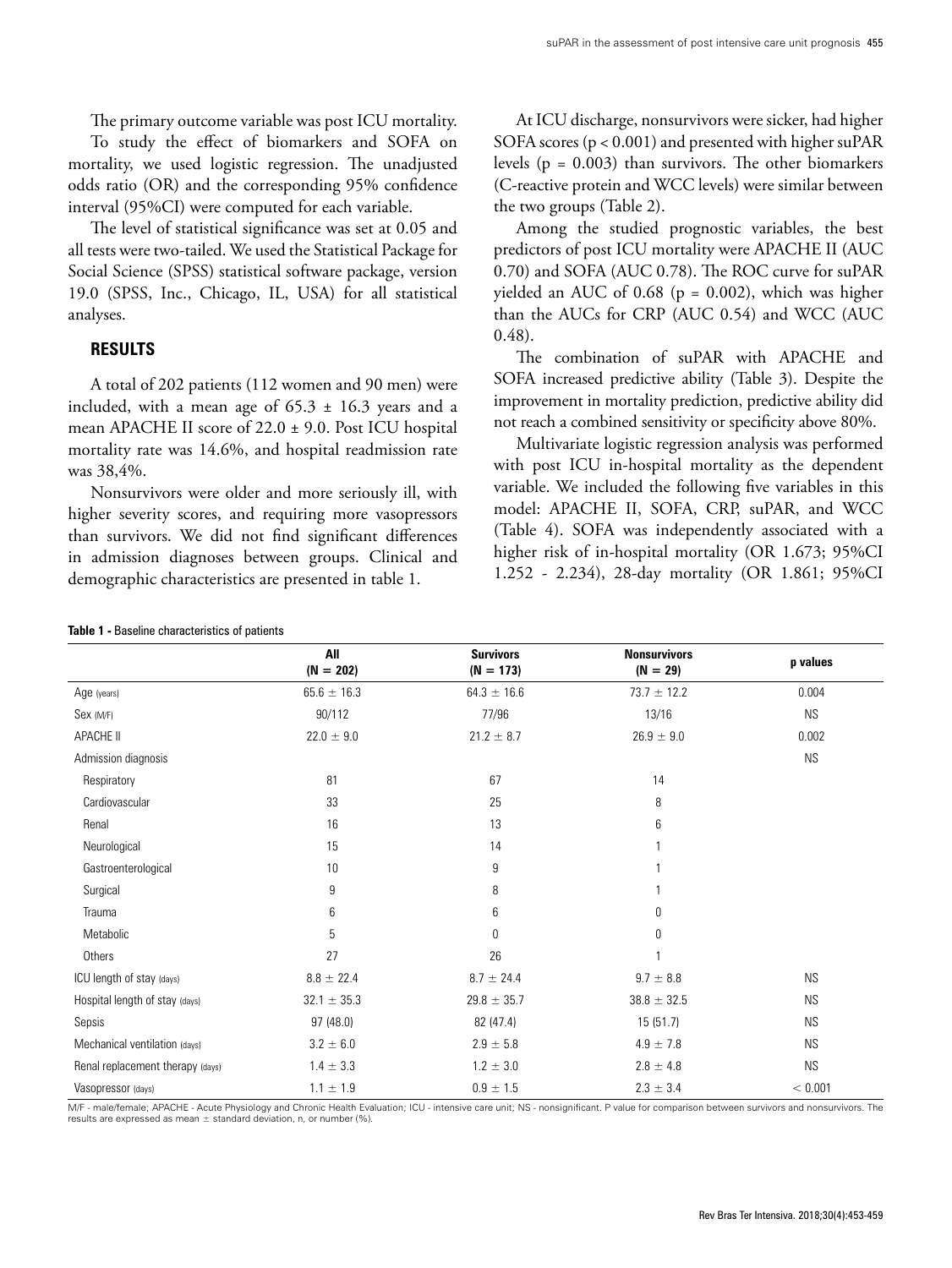|                | All<br>$(N = 202)$ | <b>Survivors</b><br>$(N = 173)$ | <b>Nonsurvivors</b><br>$(N = 29)$ | p values  |
|----------------|--------------------|---------------------------------|-----------------------------------|-----------|
| suPAR (ng/mL)  | $7.7 \pm 4.3$      | $7.4 \pm 4.1$                   | $9.9 \pm 4.8$                     | 0.003     |
| $CRP$ (mg/dL)  | $7.1 \pm 6.0$      | $7.1 \pm 6.1$                   | $7.3 \pm 5.1$                     | <b>NS</b> |
| WCC (x1000/mL) | $10.5 \pm 4.9$     | $10.6 \pm 5.0$                  | $9.9 \pm 4.0$                     | <b>NS</b> |
| <b>SOFA</b>    | $2.7 \pm 1.7$      | $2.4 \pm 1.6$                   | $4.1 \pm 1.3$                     | < 0.001   |

| Table 2 - Biomarker levels and Sequential Organ Failure Assessment at intensive care unit discharge |  |
|-----------------------------------------------------------------------------------------------------|--|
|-----------------------------------------------------------------------------------------------------|--|

suPAR - soluble urokinase-type plasminogen activator receptor; CRP - C-reactive protein; WCC - white cell count; SOFA - Sequential Organ Failure Assessment; NS - nonsignificant. The results are expressed as the mean ± standard deviation.

| <b>Table 3 - Receiver operating characteristic curve analysis showing the prognostic</b> |
|------------------------------------------------------------------------------------------|
| power of biomarkers and severity scores in predicting mortality                          |

| Index variable        | <b>AUC</b> | 95%CI           | p value |
|-----------------------|------------|-----------------|---------|
| suPAR                 | 0.685      | $0.586 - 0.785$ | 0.002   |
| CRP                   | 0.536      | $0.423 - 0.649$ | 0.538   |
| <b>WCC</b>            | 0.476      | $0.365 - 0.586$ | 0.679   |
| <b>APACHE II</b>      | 0.699      | $0.606 - 0.793$ | 0.001   |
| SOFA                  | 0.780      | $0.702 - 0.850$ | 0.000   |
| $\mu$ PAR + APACHE II | 0.721      | $0.630 - 0.812$ | 0.045   |
| $suPAR + SOFA$        | 0.803      | $0.734 - 0.872$ | 0.000   |

AUC - area under the curve; 95%Cl - 95% confidence intervals; suPAR - soluble urokinase-<br>type plasminogen activator receptor; CRP - C-reactive protein; WCC - white cell count;<br>APACHE - Acute Physiology and Chronic Health E Assessment. Discrimination is presented as area under the curve with 95% confidence intervals. DeLong analysis was applied to determinate the statistical significance of the difference between the areas under the curve. AUCs of different variables were compared to the AUC of SOFA

1.856 - 2.555) and 90-day mortality (OR 1.584; 95%CI 1.241 - 2.022).

Documented sepsis was present in 101 patients (50%). The presence of sepsis did not influence post ICU outcome, with similar mortality rates between septic and nonseptic patients. Similarly, to the general patient population, only SOFA score was associated with poor outcome and with a higher risk of hospital mortality (OR 1.876; 95%CI 1.238 - 2.842) (Table 5).

## **DISCUSSION**

In this prospective observational study, we evaluated the performance of suPAR levels taken upon ICU discharge to predict post ICU mortality. Our data show that suPAR levels at ICU discharge are higher in hospital nonsurvivors.

In addition to the accuracy of suPAR in assessing the risk of post ICU mortality being lower than current severity scores, and its combination with these scores only slightly improved predictive ability for post ICU mortality.

|                               | <b>Table 4 - Odds ratios and confidence interval limits of biomarkers and clinical</b> |  |  |  |
|-------------------------------|----------------------------------------------------------------------------------------|--|--|--|
|                               | scores at intensive care unit discharge as well as 28 days and 90 days after           |  |  |  |
| intensive care unit discharge |                                                                                        |  |  |  |

| Index variable         | 0R    | 95%CI           | p value |
|------------------------|-------|-----------------|---------|
| suPAR                  | 1.060 | $0.965 - 1.165$ | 0.233   |
| <b>CRP</b>             | 0.980 | $0.906 - 1.065$ | 0.639   |
| <b>WCC</b>             | 1.000 | $1.000 - 1.000$ | 0.336   |
| <b>APACHE II</b>       | 1.036 | $0.991 - 1.085$ | 0.128   |
| SOFA                   | 1.673 | 1.252 - 2.334   | < 0.001 |
| suPAR*                 | 0.987 | $0.887 - 1.098$ | 0.786   |
| $CRP*$                 | 0.906 | $0.815 - 1.006$ | 0.735   |
| WCC*                   | 1.000 | $1.000 - 1.000$ | 0.023   |
| APACHE II*             | 1.008 | $0.959 - 1.059$ | 0.519   |
| SOFA*                  | 1.861 | $1.356 - 2.555$ | < 0.001 |
| suPAR <sup>+</sup>     | 0.988 | $0.905 - 1.079$ | 0.786   |
| CRP <sup>†</sup>       | 0.988 | $0.921 - 1.060$ | 0.735   |
| WCC <sup>+</sup>       | 1.000 | $1.000 - 1.000$ | 0.023   |
| APACHE II <sup>+</sup> | 1.014 | $0.972 - 1.058$ | 0.519   |
| SOFA <sup>+</sup>      | 1.584 | 1.241 - 2.022   | < 0.001 |

OR - odds ratio; 95%CI - 95% confidence interval; suPAR - soluble urokinase-type plasminogen activator receptor; CRP - C-reactive protein; WCC - white cell count; APACHE - Acute Physiology and Chronic Health Evaluation; SOFA - Sequential Organ Failure Assessment; \* 28 days post intensive care unit mortality; † 90 days post intensive care unit mortality.

**Table 5 -** Odds ratios and confidence interval limits of biomarkers and clinical scores at intensive care unit discharge in septic patients

| Index variable   | 0R    | 95%CI           | p value |
|------------------|-------|-----------------|---------|
| suPAR            | 1.112 | $0.977 - 1.265$ | 0.109   |
| CRP              | 0.956 | $0.862 - 1.073$ | 0.397   |
| <b>WCC</b>       | 1.000 | $1.000 - 1.000$ | 0.333   |
| <b>APACHE II</b> | 1.018 | $0.965 - 1.085$ | 0.513   |
| <b>SOFA</b>      | 1.876 | 1.238 - 2.842   | 0.003   |

OR - odds ratio; 95%CI - 95% confidence interval; suPAR - soluble urokinase-type plasminogen activator receptor; CRP - C-reactive protein; WCC - White cell count; APACHE - Acute Physiology and Chronic Health Evaluation; SOFA - Sequential Organ Failure Assessment.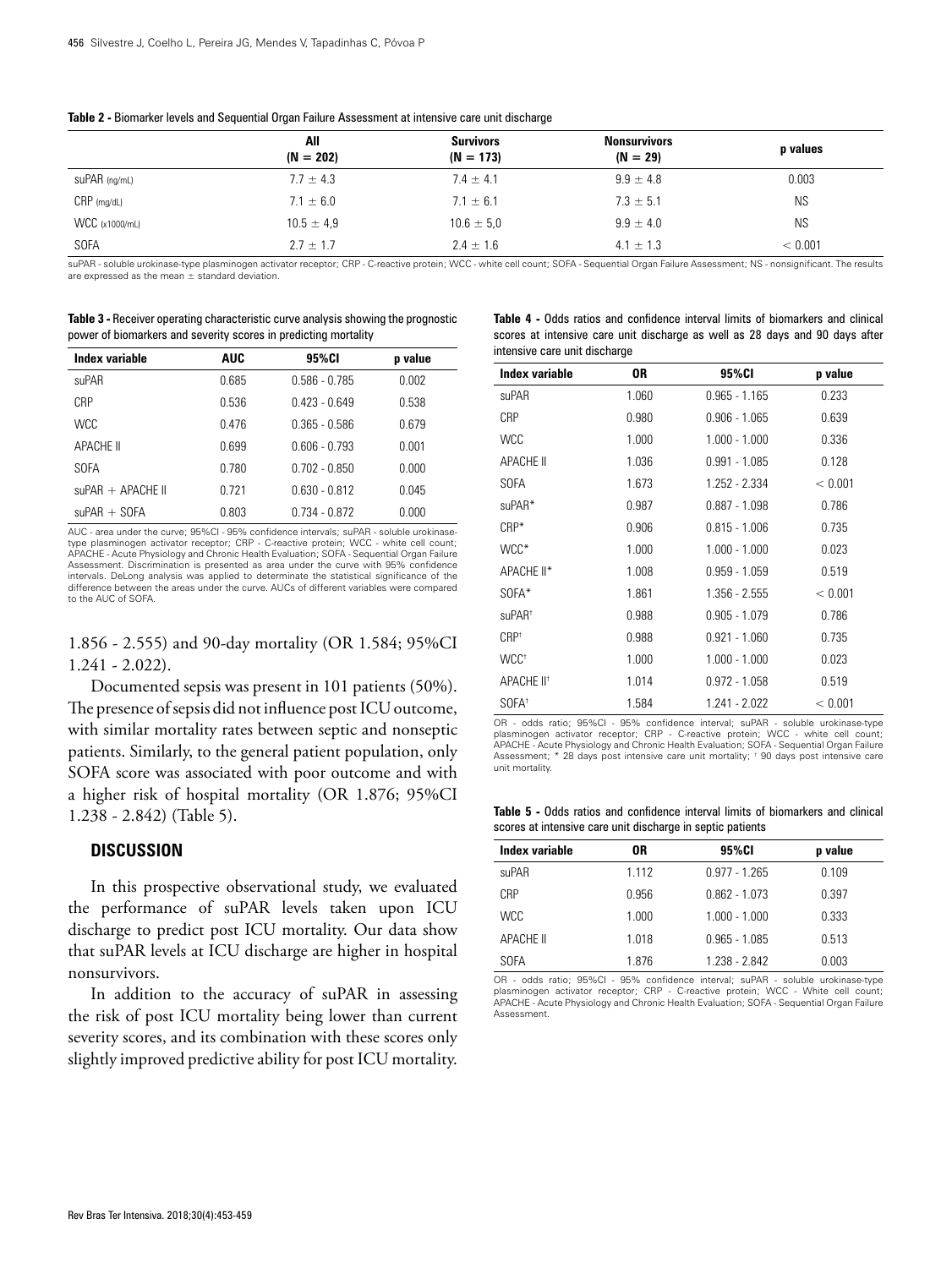Some investigators advocate that post ICU death is related to a persistent inflammatory response, with endothelial dysfunction and microcirculatory abnormalities present in nonsurvivors who have higher biomarkers levels.<sup>(30)</sup>

Various biomarkers have been proposed to be of potential use in prognostication. CRP concentrations have been extensively used and correlate with ongoing organ dysfunction, ICU mortality and likely also with bacterial burden.(31-33) This marker is routinely measured in the ICU and has advantages of simplicity, reproducibility and speed.(31,34)

C-reactive protein has been studied as a prognostic biomarker for in-hospital mortality and readmission after ICU discharge.(17,18,20) Because these results are seemingly conflicting, there is no evident consensus for using serum CRP and other biomarkers for post ICU prognosis.(19,20,30)

Recently, higher suPAR and pro-adrenomedullin (proADM) levels upon ICU admission seemed to be correlated to hospital mortality in septic patients.<sup>(35)</sup> Similar to our data, in this study, prognostic accuracy was significantly better for severity scores than for any of the analyzed biomarkers. The best AUC for the prediction of in-hospital mortality was generated using APACHE II (0.82) and SOFA (0.75) scores. The ROC curve for suPAR yielded an AUC of 0.67, which was higher than those of proADM (0.62), CRP (0.50) or PCT (0.44). The combination of severity scores and biomarkers did not improve AUCs.

More recently, Jalkanen et al. studied a cohort of critically ill nonsurgical patients and found that low suPAR concentrations were predictive of survival.<sup>(36)</sup> However, in that study, neither classical biomarkers nor severity scores were compared for the assessment of risk mortality.

Our study analyzed suPAR levels at ICU discharge. The biological characteristics of suPAR, which are only slightly influenced by circadian changes and remain stable in systemic circulation within the first days of a sepsis course, might explain its superiority over other biomarkers, namely, CRP and PCT.<sup>(27)</sup>

However, in our study, suPAR levels, despite being increased in hospital nonsurvivors, were not associated with higher risk of death either alone or in combination with severity scores. In addition, suPAR levels did not show any correlation with post ICU mortality in septic patients.

We found that a single determination of suPAR upon ICU discharge was a better tool for predicting inhospital mortality than CRP. However, the prognostic accuracy was significantly better for APACHE II or SOFA scores than for any of the analyzed biomarkers. The combination of biomarkers with these severity scores only slightly improved their prognostic accuracies. Like other biomarkers, suPAR as a single biomarker is not a strong enough predictor for clinical decision-making.

# **CONCLUSION**

In the present study, we compared severity scoring systems and biomarkers for predicting mortality in patients discharged alive from intensive care units. Despite suPAR levels being slightly better than those of common biomarkers, including C-reactive protein, they did not exhibit superior performance than severity scores. At intensive care unit discharge, suPAR is a poor predictor of post intensive care unit prognosis.

# **ACKNOWLEDGMENTS**

ViroGates A/S, Denmark, donated the ELISA kits for measuring suPAR free of charge. The company had no influence on study design, the results, or the decision to publish results.

The authors would like to thank Ana Ramos Dias and Luis Rodrigues for their collaboration on laboratory measurements.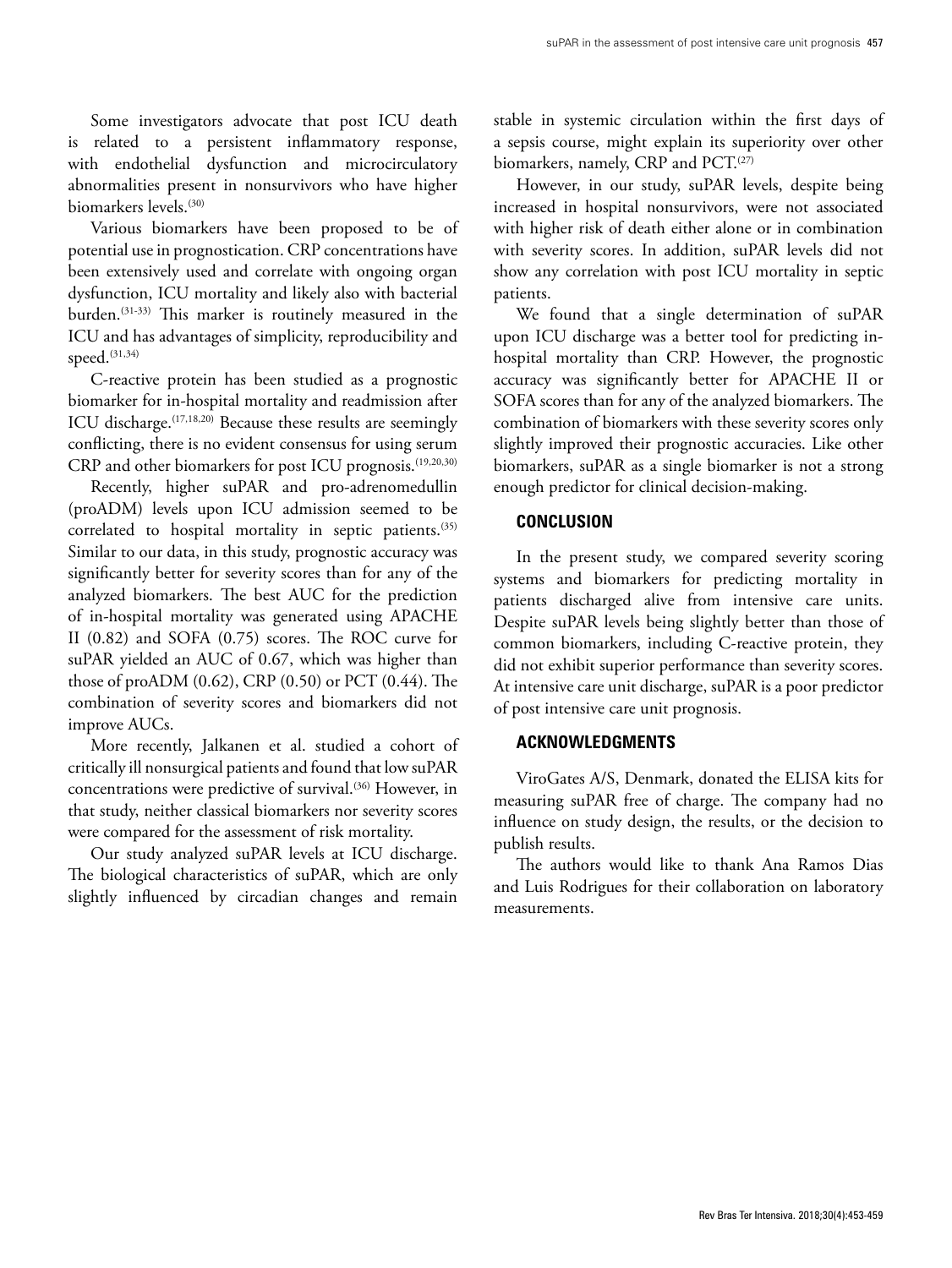#### **RESUMO**

**Objetivo:** Determinar o desempenho da dosagem do receptor ativador de plasminogênio tipo uroquinase solúvel quando da alta da unidade de terapia intensiva para predição da mortalidade após permanência na mesma unidade.

**Métodos:** Durante 24 meses conduziu-se um estudo prospectivo observacional de coorte em uma unidade de terapia intensiva polivalente de oito leitos. Colheram-se os seguintes dados: APACHE II, SOFA, níveis de proteína C-reativa e receptor ativador de plasminogênio tipo uroquinase solúvel, além de contagem de leucócitos no dia da alta da unidade de terapia intensiva, em pacientes que sobreviveram à permanência na unidade de terapia intensiva.

**Resultados:** Durante este período, incluíram-se no estudo 202 pacientes; 29 (18,6%) morreram após alta da unidade de terapia intensiva. Os não sobreviventes eram mais idosos e tinham enfermidades mais graves quando admitidos à unidade de terapia intensiva, com escores de severidade mais elevados, e necessitaram de vasopressores por mais tempo do que os que

sobreviveram. As áreas sob a curva Característica de Operação do Receptor para SOFA, APACHE II, proteína C-reativa, contagem de leucócitos e receptor ativador de plasminogênio tipo uroquinase solúvel, no momento da alta da unidade de terapia intensiva, avaliadas como marcadores de prognóstico de morte hospitalar, foram, respectivamente, 0,78 (IC95% 0,70 - 0,86); 0,70 (IC95% 0,61 - 0,79); 0,54 (IC95% 0,42 - 0,65); 0,48 (IC95% 0,36 - 0,58); 0,68 (IC95% 0,58 - 0,78). O SOFA associou-se de forma independente com risco mais elevado de morte no hospital (OR 1,673; IC95% 1,252 - 2,234), assim como para mortalidade após 28 dias (OR 1,861; IC95% 1,856 - 2,555) e mortalidade após 90 dias (OR 1,584; IC95% 1,241 - 2,022).

**Conclusão:** A dosagem do receptor ativador de plasminogênio tipo uroquinase solúvel na alta unidade de terapia intensiva teve um valor prognóstico fraco de mortalidade após a permanência nesta unidade.

**Descritores:** Receptores de ativador de plasminogênio tipo uroquinase; Proteína C- retiva; Biomarcadores; Prognóstico

# **REFERENCES**

- 1. Rosenberg AL, Watts C. Patients readmitted to ICUs: a systematic review of risk factors and outcomes. Chest. 2000;118(2):492-502.
- 2. Moreno R, Vincent JL, Matos R, Mendonca A, Cantraine F, Thijs L, et al. The use of maximum SOFA score to quantify organ dysfunction/failure in intensive care. Results of a prospective, multicentre study. Working Group on Sepsis related Problems of the ESICM. Intensive Care Med. 1999;25(7):686-96.
- 3. Williams TA, Dobb GJ, Finn JC, Webb SA. Long-term survival from intensive care: a review. Intensive Care Med. 2005;31(10):1306-15.
- 4. Brinkman S, de Jonge E, Abu-Hanna A, Arbous MS, de Lange DW, de Keizer NF. Mortality after hospital discharge in ICU patients. Crit Care Med. 2013;41(5):1229-36.
- 5. Makris N, Dulhunty JM, Paratz JD, Bandeshe H, Gowardman JR. Unplanned early readmission to the intensive care unit: a case-control study of patient, intensive care and ward-related factors. Anaesth Intensive Care. 2010;38(4):723-31.
- 6. Knaus WA, Draper EA, Wagner DP, Zimmerman JE. APACHE II: a severity of disease classification system. Crit Care Med. 1985;13(10):818-29.
- 7.Lemeshow S, Le Gall JR. Modeling the severity of illness of ICU patients. A systems update. JAMA. 1994;272(13):1049-55.
- 8.Le Gall JR, Lemeshow S, Saulnier F. A new Simplified Acute Physiology Score (SAPS II) based on a European/North American multicenter study. JAMA. 1993;270(24):2957-63. Erratum in: JAMA 1994;271(17):1321.
- 9. Moreno RP, Metnitz PG, Almeida E, Jordan B, Bauer P, Campos RA, Iapichino G, Edbrooke D, Capuzzo M, Le Gall JR; SAPS 3 Investigators. SAPS 3--From evaluation of the patient to evaluation of the intensive care unit. Part 2: Development of a prognostic model for hospital mortality at ICU admission. Intensive Care Med. 2005;31(10):1345-55. Erratum in: Intensive Care Med. 2006;32(5):796.
- 10. Gunning K, Rowan K. ABC of intensive care: outcome data and scoring systems. BMJ. 1999;319(7204):241-4.
- 11. Cullen DJ, Chernow B. Predicting outcome in critically ill patients. Crit Care Med. 1994;22(9):1345-8.
- 12. Afessa B, Gajic O, Keegan MT. Severity of illness and organ failure assessment in adult intensive care units. Crit Care Clin. 2007;23(3):639-58.
- 13. Rogers J, Fuller HD. Use of daily Acute Physiology and Chronic Health Evaluation (APACHE) II scores to predict individual patient survival rate. Crit Care Med. 1994;22(9):1402-5.
- 14. Castella X, Artigas A, Bion J, Kari A. A comparison of severity of illness scoring systems for intensive care unit patients: results of a multicenter, multinational study. The European/North American Severity Study Group. Crit Care Med. 1995;23(8):1327-35.
- 15. Beck DH, Taylor BL, Millar B, Smith GB. Prediction of outcome from intensive care: a prospective cohort study comparing Acute Physiology and Chronic Health Evaluation II and III prognostic systems in a United Kingdom intensive care unit. Crit Care Med. 1997;25(1):9-15.
- 16. Glance LG, Osler T, Shinozaki T. Intensive care unit prognostic scoring systems to predict death: a cost-effectiveness analysis. Crit Care Med. 1998;26(11):1842-9.
- 17. Ho KM, Dobb GJ, Lee KY, Towler SC, Webb SA. C-reactive protein concentration as a predictor of intensive care unit readmission: a nested case-control study. J Crit Care. 2006;21(3):259-65.
- 18. Ho KM, Lee KY, Dobb GJ, Webb SA. C-reactive protein concentration as a predictor of in-hospital mortality after ICU discharge: a prospective cohort study. Intensive Care Med. 2008;34(3):481-7.
- 19. Silvestre J, Coelho L, Póvoa P. Should C-reactive protein concentration at ICU discharge be used as a prognostic marker? BMC Anesthesiol. 2010;10:17.
- 20. Araújo I, Gonçalves-Pereira J, Teixeira S, Nazareth R, Silvestre J, Mendes V, et al. Assessment of risk factors for in-hospital mortality after intensive care unit discharge. Biomarkers. 2012;17(2):180-5.
- 21. Matsumura Y, Nakada TA, Abe R, Oshima T, Oda S. Serum procalcitonin level and SOFA score at discharge from the intensive care unit predict post-intensive care unit mortality: a prospective study. PLoS One. 2014;9(12):e114007.
- 22. Kofoed K, Andersen O, Kronborg G, Tvede M, Petersen J, Eugen-Olsen J, et al. Use of plasma C-reactive protein, procalcitonin, neutrophils, macrophage migration inhibitory factor, soluble urokinase-type plasminogen activator receptor, and soluble triggering receptor expressed on myeloid cells-1 in combination to diagnose infections: a prospective study. Crit Care. 2007;11(2):R38.